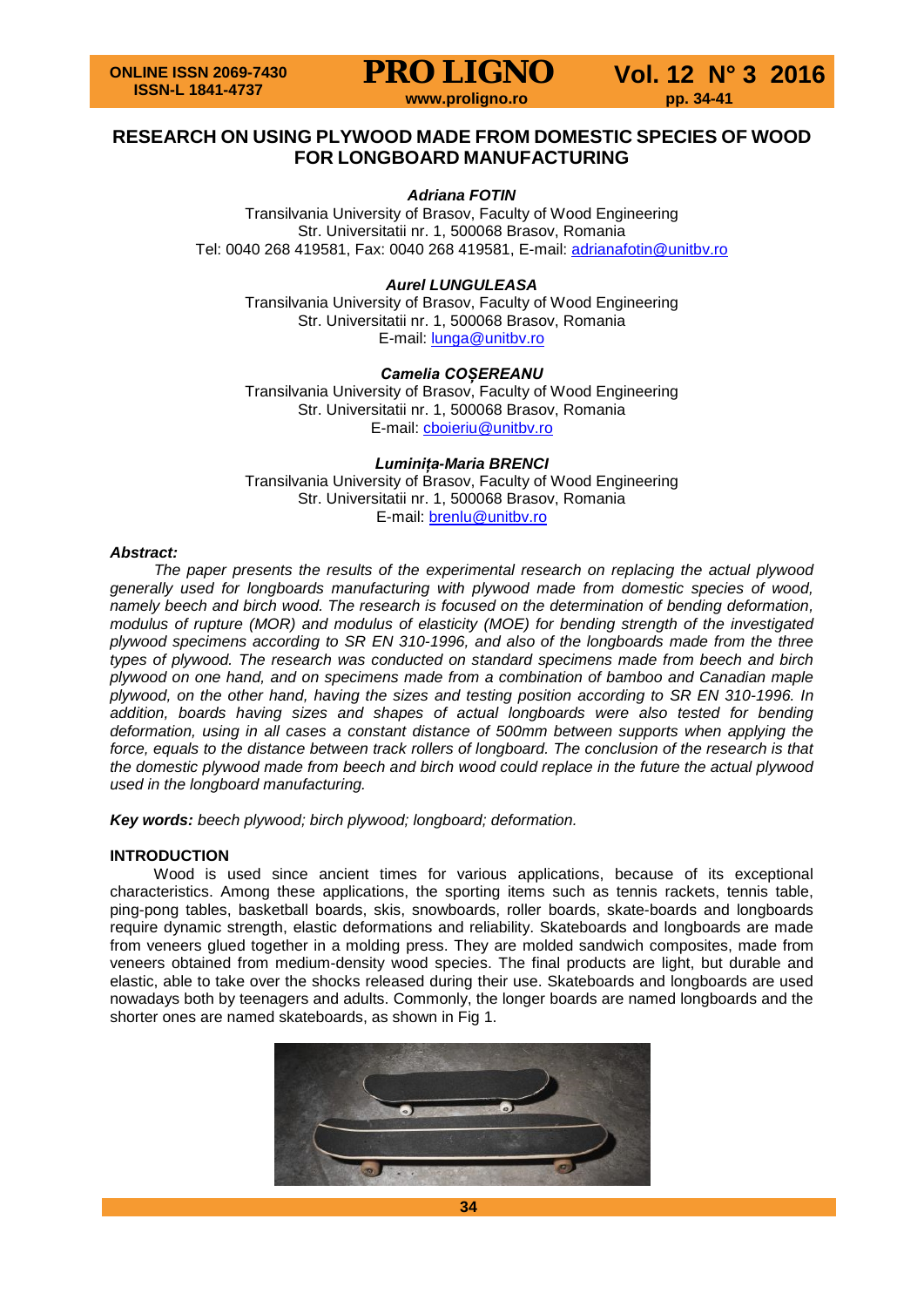

*Fig. 1. Skateboard vs. longboard (S vs. L 2016).*

Skateboarding is the sport that uses both skateboard and longboard and it is widely used today. This sport started with "free ride" and becomes more complex and performing with "sliding" and with "sliding downhill", "slalom" or "dancing". What is today a truly sport and has generated an entire industry, started from the passion for surf of period of late 50`s and early 60`s who wanted to enjoy the thrill of surfing even when there were no waves on ocean. This is why the skateboard form easily can be identifying with the surfboard one. The culture of the sport has found recognition with wave and punk music, the image of punk and nervous skater has risen loud and proud (S vs. L 2016).

The new image has only served to raise the popularity of skateboarding. Skateboards are more used by children and longboard by adults and young people, because of the gears and other superior performance. Some authors (Prentiss *et al*. 2011) have made an analysis of skateboard decks, which span over all history of professional sport since 1963 in correlation with blending/hybridization process of peoples. There have been made a great number of medical studies (Rethnam *et al*. 2008) on the use of this sport as a therapeutic procedure of treating serious diseases, and related energy consumption of sportsman (Board and Browning 2014). Investigations on wood species used for skateboards, or experimental research on various types of skateboards are not present in the literature.

During their use, the longboards are subjected mainly to bending strain; therefore the modulus of rupture (MOR) and modulus of elasticity (MOE) were determined in the experimental research. Because of the impact forces required by this sport, a static force given by masses of 50-90kg becomes double or triple while riding the longboard. The strains occurred, perpendicular to the board, generate deformations, which has to be reversible in case of layered composites, because of their elastic properties. Rarely the deformations are permanent (Naidich *et al*. 1997, Kashtalian and Souts 2001). In order to investigate the longboards performance, the study of deflection and flexural strength are required. Some researchers demonstrated that in order to increase the bending strength of the laminated composite, Kevlar fibers insertions could be used in skateboards or longboards (Wang *et al*. 2016, Zrin *et al*. 2015). Low elastic properties of longboard may cause vibrations, which will be taken over by knee and column, leading to serious medical problems of the user (McKenzie *et al*. 2016). The weight of the skateboard/ longboard is also a feature that should be taken into account, because too heavy boards will be obviously more difficult to transport therefore lightweight wood species are recommended to be used as raw material.

Today, the largest manufacturer of such products is considered to be Douglas Street Manufacturing Company with a factory in the Chinese industrial city of Shenzhen. Because the wood used for manufacturing these sport articles required specific properties, the Canadian maple (*Acer saccharinum*) is preferred in producing skateboards and longboards, and sometimes it is combined with wood from bamboo species of; therefore DSM imports maple directly from Canadian region of Great Lakes, this species of wood being the most commonly used as raw material for manufacturing these types of sport articles.

## **OBJECTIVE**

The main objective of the present research is to investigate the possibility of using plywood made of veneers obtained from domestic wood species such as beech wood (*Fagus Sylvatica)* and birch wood (*Betula Pendula*) as raw material for longboards manufacturing, considering that the board is subjected mainly to bending strains. Because of that the modulus of rupture (MOR) and modulus of elasticity (MOE) were determined in the experimental research.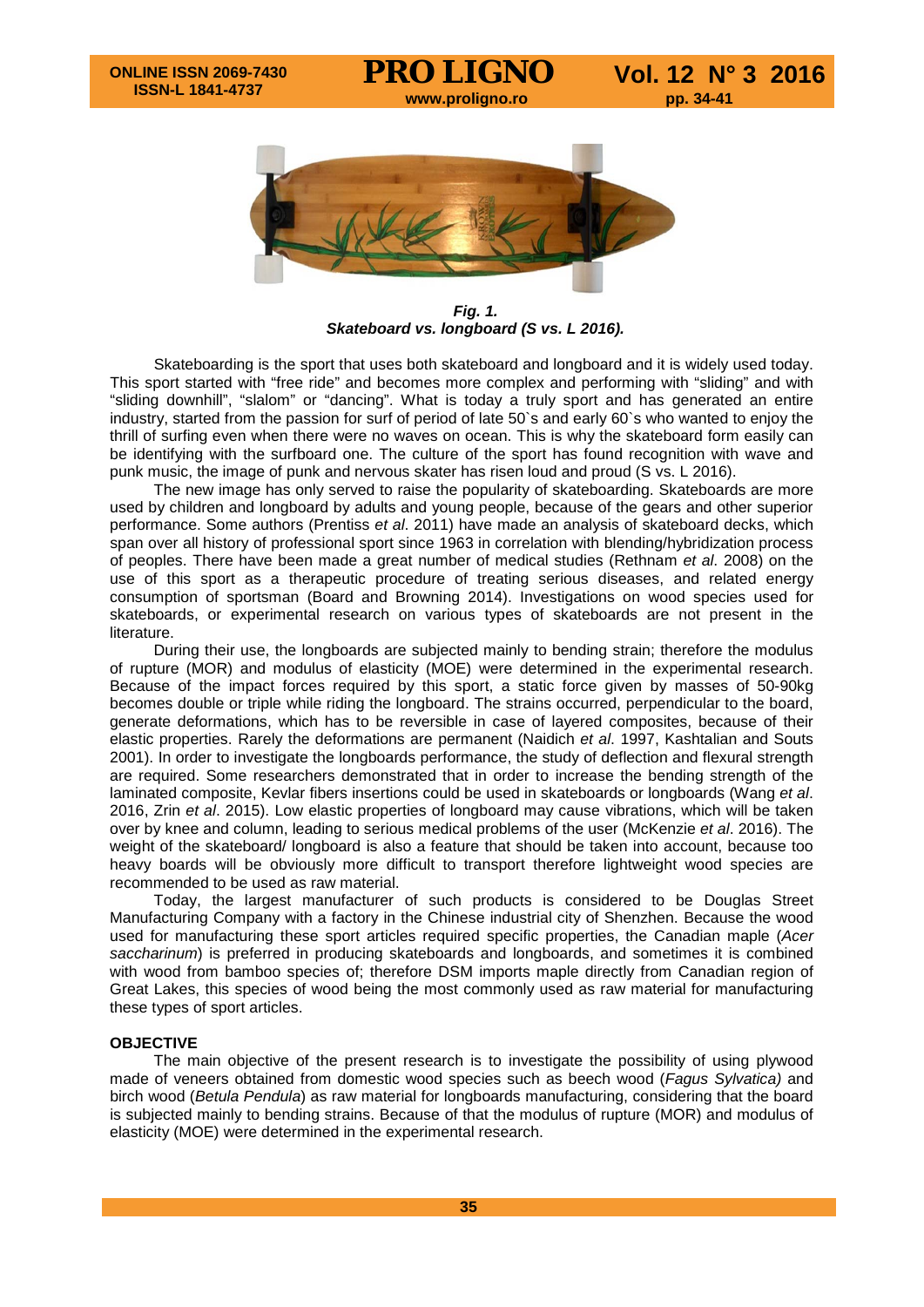**MATERIAL, METHOD, EQUIPMENT**

The materials used in this study are various types of plywood with different thicknesses and different number of layers, made from one species of wood or mixed ones. Two types of specimens were tested for bending strength and deformations. First ones were cut according to SR EN 310:1996 (specimens having a width of 50mm and variable length depending on the plywood thickness) and tested for the determination of the modulus of rupture (MOR) and of the modulus of elasticity (MOE). The bending strength was determined first on standard specimens having a width of 50mm and variable length depending on the plywood thickness The second ones were specimens having the shape and dimensions of longboards with wheelbase of 500mm. Plywood boards with different thicknesses, made from beech and birch veneers were used to manufacture the specimens. Another board made from plywood obtained from mixed maple and bamboo veneers was used as to make the comparison with the new boards. The samples were cut at the sizes required by SR EN 310:1996, as follows: the length was 20 times thickness (the distance between supports), plus another 25mm from each support to the board edge. The total length could not be less than 150mm and could not exceed 1050mm. The width of each specimen was 50mm and the thickness equal with the thickness of the standard board.

If specimens failed to break even they are according to standard, the distance between supports was reduced sequentially and the new distance was specified in the test-report. The tests were performed as presented in Fig. 2a, and MOR and MOE were calculated with equations (1) and (2) respectively.





*Fig. 2. Bending test principle (a) and samples of 12mm thick, made from 9 layers of beech veneers, (b).*

*Table 1 Characteristics of the plywood samples subjected to bending strength according to SR EN 310:* 

| No. | <b>Material</b>                          | <b>Number of</b><br>layers | <b>Dimensions</b><br>$(L \times I)$ [mm] | <b>Plywood</b><br><b>Thickness</b><br>[mm] | <b>Distance</b><br>between<br>supports<br>[mm] |
|-----|------------------------------------------|----------------------------|------------------------------------------|--------------------------------------------|------------------------------------------------|
| 1.  | Beech plywood with<br>longitudinal faces |                            | $210 \times 50$                          | 8                                          | 160                                            |
| 2.  | Beech plywood with<br>longitudinal faces |                            | 240 x 50                                 | 9.5                                        | 190                                            |
| 3.  | Beech plywood with<br>longitudinal faces | 9                          | $290 \times 50$                          | 12                                         | 240                                            |
| 4.  | Birch plywood with transverse<br>faces   | 9                          | 290 x 50                                 | 12                                         | 240                                            |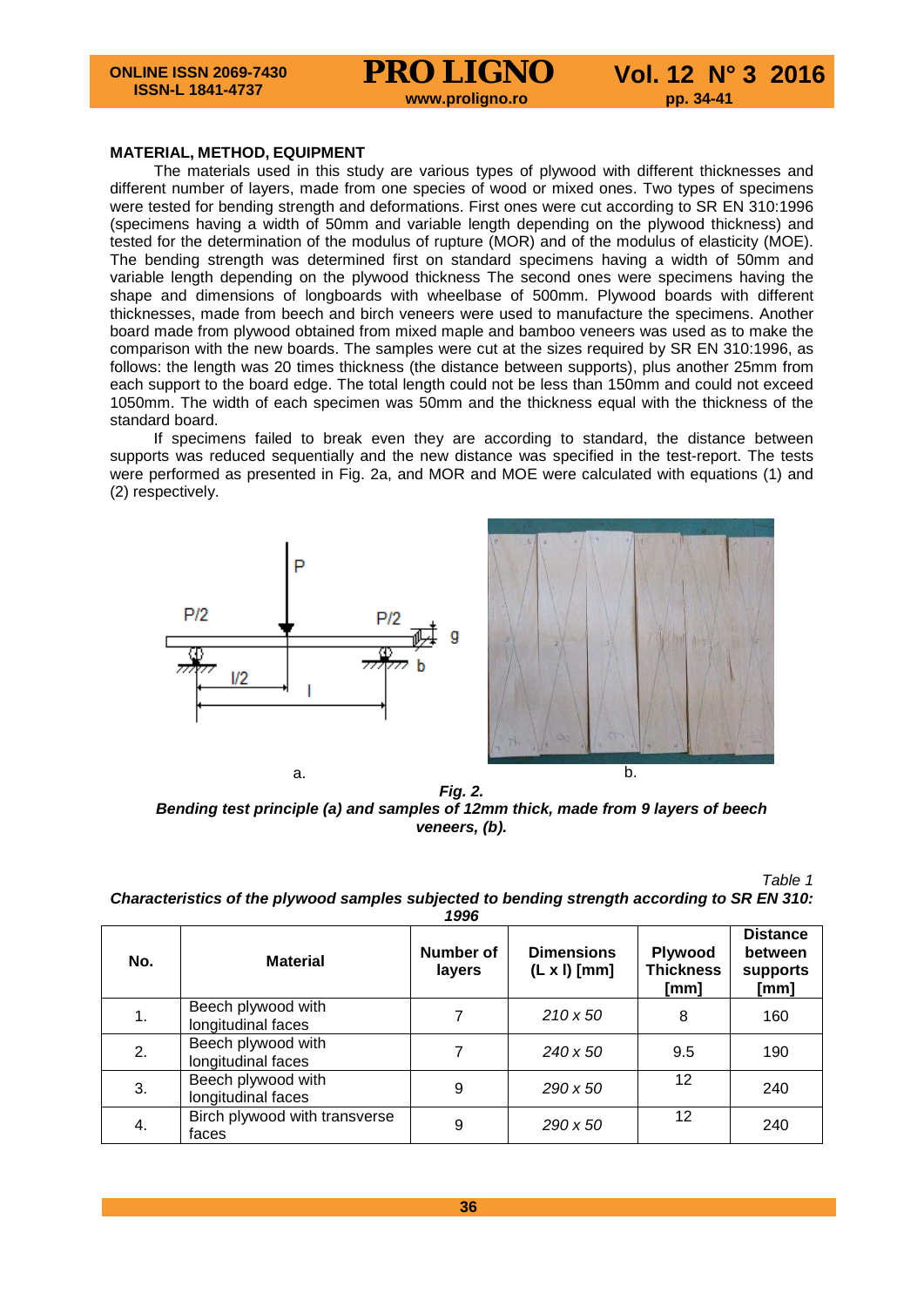$$
MOR = \frac{3}{2} \cdot \frac{F_{\text{max}} \cdot l}{b \cdot t^2} \quad [N/mm^2]
$$

$$
MOE = \frac{l^3 \cdot \Delta F}{4 \cdot b \cdot t^3 \cdot \Delta f} [N / mm^2]
$$
 (2)

where:

 $F_{\text{max}}$  is maximum force of rupture, expressed in N;

l – distance between supports, in mm;

b – sample width, in mm;

t – sample thickness, in mm;

ΔF – difference between the two forces in elastic field, in N;

Δf – difference between deformations for the above forces, in mm.

Besides specimens cut and tested according to SR EN 310:1996, other samples with the shape and sizes of longboard were made, including that made from maple and bamboo veneers, for making the comparison. The investigated samples had overall sizes of 800mmx250mm and were made from beech plywood in four variants, as seen in Table 2 and Fig. 4. The distance between supports was the same as that between rolls of longboard in order to compare the deformations of plywood samples (with form of longboard surface) with that of real longboard.

*Table 2*

| No. | <b>Material</b>                                                       | <b>Number</b><br>оf<br>layers | <b>Sample</b><br>dimensions<br>$(L x   x g)$ [mm] | <b>Distance</b><br>between<br>supports<br>[mm] |
|-----|-----------------------------------------------------------------------|-------------------------------|---------------------------------------------------|------------------------------------------------|
| 1.  | Beech plywood with<br>longitudinal faces, in the form<br>of longboard | 7                             | 800 x 250 x 9.5                                   | 500                                            |
| 2.  | Beech plywood with<br>longitudinal faces, in the form<br>of longboard | 9                             | 800 x 250 x 12                                    | 500                                            |
| 3.  | Beech plywood with<br>longitudinal faces, in the form<br>of longboard | 11                            | 800 x 250 x 15                                    | 500                                            |
| 4.  | Beech plywood with<br>longitudinal faces, in the form<br>of longboard | 9                             | 800 x 250 x 12                                    | 500                                            |
| 5.  | Longboard from bamboo and<br>maple                                    | 9                             | 800 x 250 x 12.5                                  | 500                                            |

*Characteristics of samples type longboard subjected to deformation and bending strength*

 $\left(1\right)$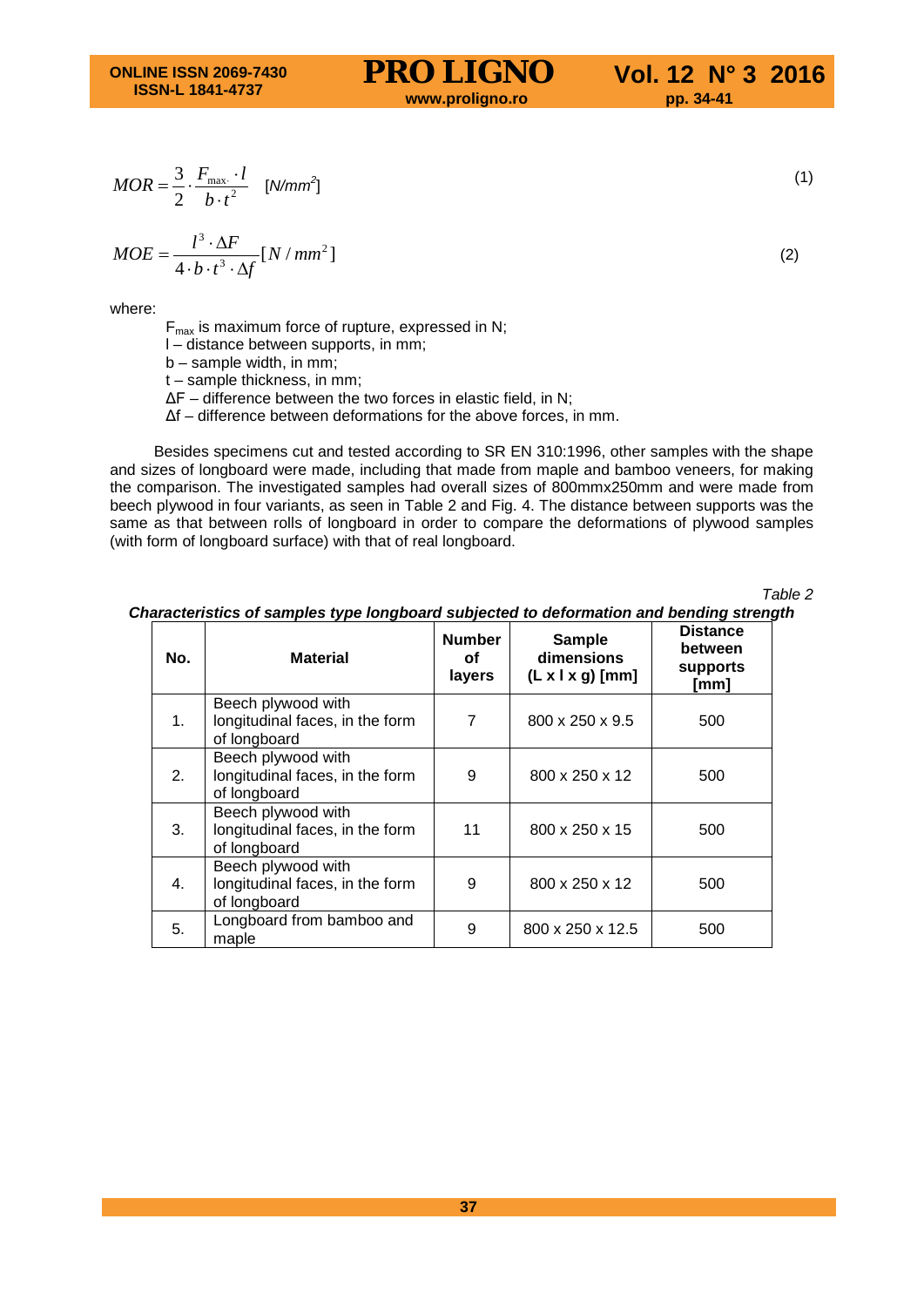

*Fig 3. Longboard samples (a) and the determination of deformation (b)*.

The tests were focused on the determination of samples deformations and on the relationships between deflection and bending strength. The method used to determine the flexural deformations in case of bending tested specimens included the following sequence of operations:

- Adjustment of the distance between supports during the test, depending on the thickness of the specimens, according to SR EN 310:1996, or the distance between wheels in case of longboard samples;

- Place the specimen on the supports, so that the punch of the machine to be perpendicular to the surface of the specimen in its central part;

- Applying a constant load-increasing speed of 10 mm/min until getting a 2mm deformation;
- Note the value of the force at the deformation of 2mm;

- Repeat the procedure for bending deformations of 4mm, 6mm and so on, until the specimen's failure, when the maximum breaking force is determined in order to calculate the bending strength;

- Maximum breaking force is used in the equation (1), to calculate MOR on bending strength;
- Calculus of MOE using two consequent values of elastic deformation in equation (2).
- Processing all the results of testing and put them in diagrams.

## **RESULTS AND DISCUSSION**

First of all, a comparison between the experimental densities of maple, birch and beech plywood was done and it was found that the densities of 608kg/m<sup>3</sup> for birch plywood and 799kg/m<sup>3</sup> for beech plywood were appropriate to those of Canadian maple plywood of  $705$ kg/m<sup>3</sup>. Comparing than the bending strengths it was found that the values of 56.2N/mm<sup>2</sup> for beech plywood with 8mm thick and 58N/mm<sup>2</sup> for birch plywood of 12mm thick were very close to the value of bending strength of the standard samples made of maple plywood. The same conclusion resulted for MOE, where values of 9720N/mm<sup>2</sup> and 9600N/mm<sup>2</sup> were obtained for beech plywood of 12mm thick and for birch plywood of 12mm, respectively. Fig. 4 shows that the deformation of 2…8mm for the same force of birch plywood is slightly higher than that of beech plywood, in case of specimens tested according to SR EN 310:1996, because of the differences between specimens' densities (608kg/ $m<sup>3</sup>$  for birch plywood and 799kg/m<sup>3</sup> for beech plywood).

In case of longboard samples (Fig. 5), it can be noticed that the deformation of beech plywood board is lower than in case of birch plywood longboard, as deflection values were of maximum 36mm in the first case and 44mm in the second one, and the maximum applied forces were 4000N in the first case and 3000N in the second one. In both cases, however, the variation of the deformation against forces was uniformly linear, which shows that the investigated wood species are predictable as comportment. Bal and Bektas (2014) stated also that the mechanical properties of plywood may be a good predictor for comparative studies.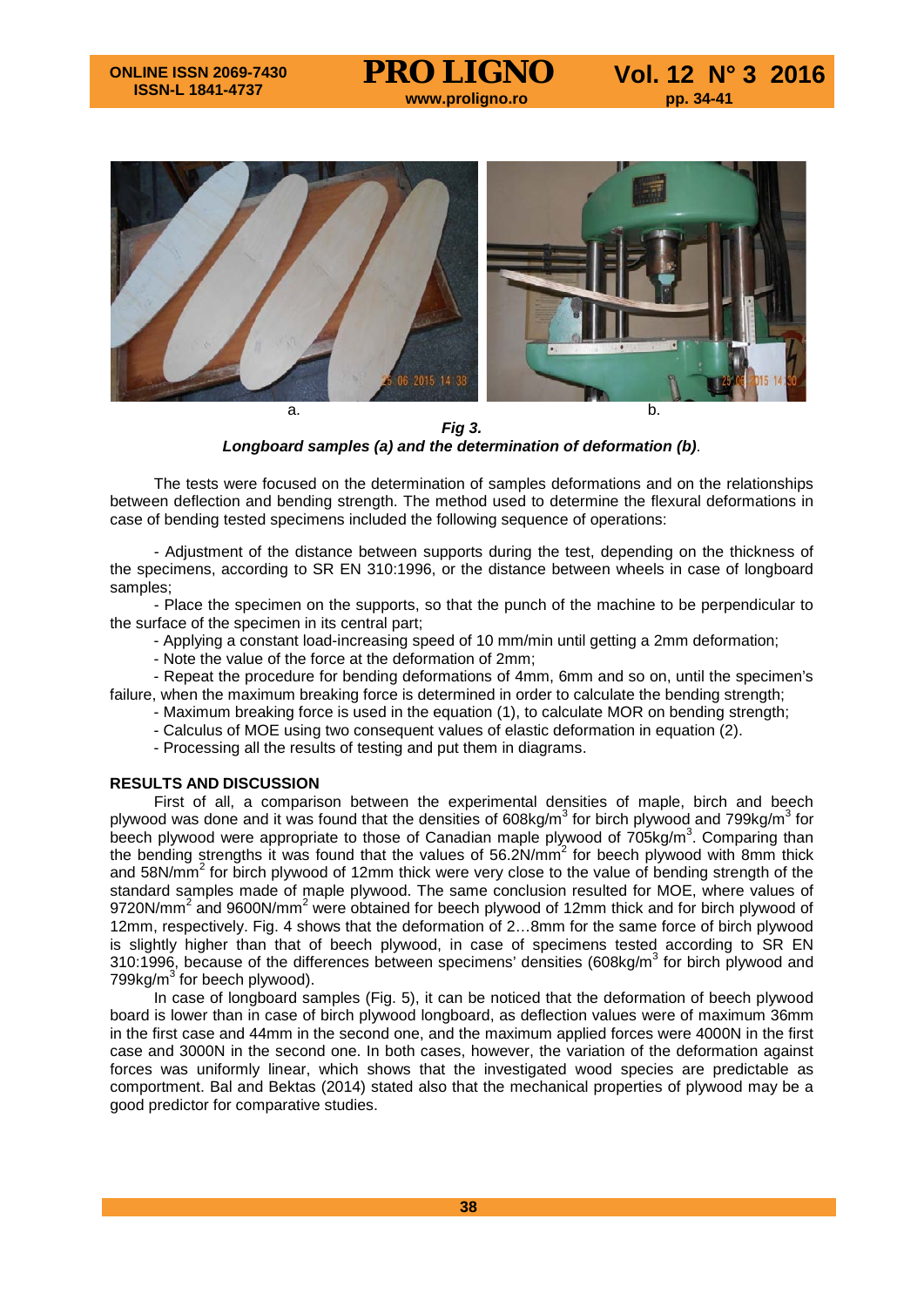

*Fig. 4.*

*Variation of bending force against the deformation in case of samples cut according to SR EN 310:1996, from birch plywood (left) and beech plywood (right) with 9 layers of veneer and distance between supports of 240mm. E1, E2, …, E6- sample numbers.* 



*Linear variation of bending force related to deformation for longboard samples made from birch plywood (left) and beech plywood (right) with 9 layers of veneer, sizes of 800x250x12mm and distance between supports of 500mm.*



*Variation of bending force related to deformation for standard longboard sample made from mixed maple-bamboo plywood with 9 layers of veneer of 800x250x12.5mm, having distance between supports of 500mm.*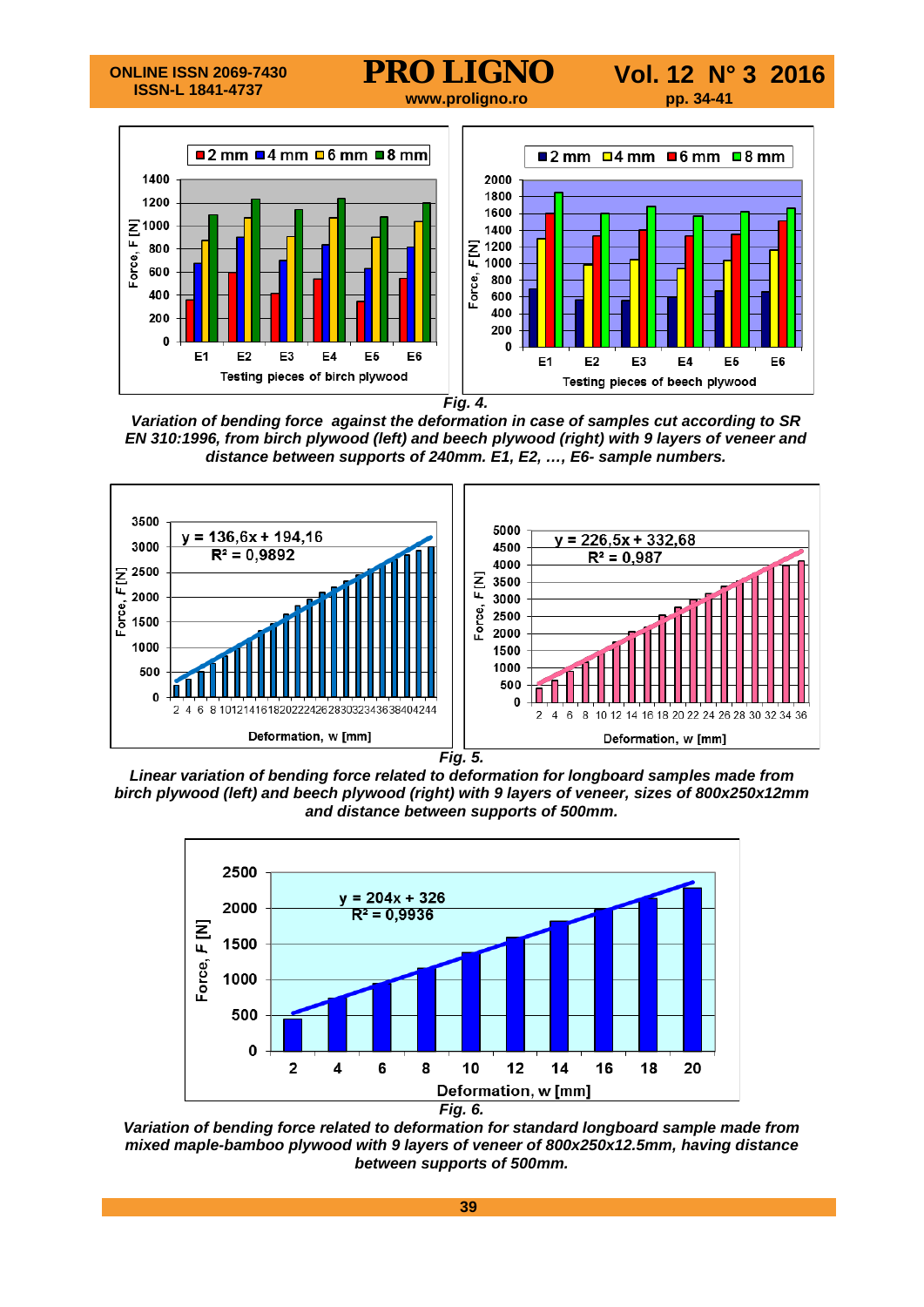Fig. 6 shows that the variation of force against the deformation is also a linear one in case of standard longboard sample made from mixed maple-bamboo plywood having the faces from decorative bamboo veneer and the core from technical maple veneers. In this case the obtained values were lower than in previous cases, namely the bending strength (MOR) had the value of 46N/mm<sup>2</sup> and the resulted modulus of elasticity (MOE) was of 7200N/mm<sup>2</sup>.

## **CONCLUSIONS**

The resulted density values of the investigated materials, namely beech plywood and birch plywood were very close to that of the plywood currently used to manufacture longboards /skateboards. There are not similar experiments in the scientific literature, reason for what only comparisons between standard and longboard-form samples were made.

Comparing the values obtained for each tested material, it was noticed that the value of the bending force in case of beech veneer board with 9 layers of veneer and 12mm thick equals that applied to the board of bamboo and maple of 12.5mm thick. The highest value of bending force was obtained for the plywood made from 11 layers of beech veneer, 15mm thick. It was also noticed that the value of the bending force applied on the beech plywood made from 7 layers of veneer and of 9.5mm thick is very close to the value of the bending force applied on the birch plywood made from 9 layers of veneers and 12mm thick. So, it can be concluded that the plywood made from domestic species as beech and birch wood are, may represent a viable alternative for longboard or skateboard manufacturing. Thus, for a "cruiser" longboard, the beech plywood made from 9 layers of veneer and having a thickness of 12mm can successfully be a good alternative. Also, a longboard made from 11 layers of beech veneer and having a thickness of 15mm can provide the necessary features for "steep downhill" at high speed, which requires a higher rigidity. A longboard made from 9 layers of birch veneer and having 12mm thick, or one made from 7 layers of beech veneer and having a thickness of 9.5mm and a force of rupture over 2500N (Fig 5, Fig 6) can be a good alternative for children and adolescents, due to their light weights of40-70kg.

The general conclusion of the research presented in the paper is that the domestic species of plywood, namely beech and birch plywood can successfully replace the mixed Canadian maple – bamboo plywood, used currently in the longboard/ skateboard manufacturing.

### **ACKNOWLEDGEMENT**

The authors hereby express their sincere thanks to Eng. Cătălin Ioan GRIGORAȘ, for the support in performing the measurements within this research.

## **REFERENCES**

Board W, Browning R (2014) Self-selected speeds and metabolic cost of long-board skateboarding. European Journal of Applied Physiology 114:2381–2386.

Bal BC, Bektas I (2014) Some mechanical properties of plywood produced from Eucalyptus, beech and poplar veneer. Maderas. Ciencia y technologia 16(1):99-108.

Kashtalian M, Souts C (2001) Stain energy rate for off-axis play cracking in laminated composites 112:L3-L8.

McKenzie L, Fletcher E, Nelson N, Roberts K, Klein E (2016) Epidemiology of skate-boarding–related injuries sustained by children and adolescents 5-19 years of age and treated in US emergency departments 3(10):1-8.

Naidich Y, Kostyuk BD, Ilyash AI (1997) Powder Metallurgy and Metal Ceramics, 36:11-12.

Prentiss AM, Skelton R, Eldredger N, Quinn C (2011) Get Rad! The evolution of the Skateboard Deck. Evolution of Education Quareach 4:379-389.

Rethnam U, Yesupalan RS, Sinha A (2008) Skateboards: Are they really perilous? A retrospective study from a district hospital. BMC Research Notes 1:59, [http://www.biomedcentral.com/1756-](http://www.biomedcentral.com/1756-0500/1/59) [0500/1/59.](http://www.biomedcentral.com/1756-0500/1/59)

Shams I, Yano H (2009) Development of selectively densified surface laminated wood based composites. European Journal of Wood and Wooden Products, 67:169-172.

SR EN 310:1996 (2016) Wood-based panels. Determination of modulus of elasticity in bending and of bending strength. ASRO catalog 2016.